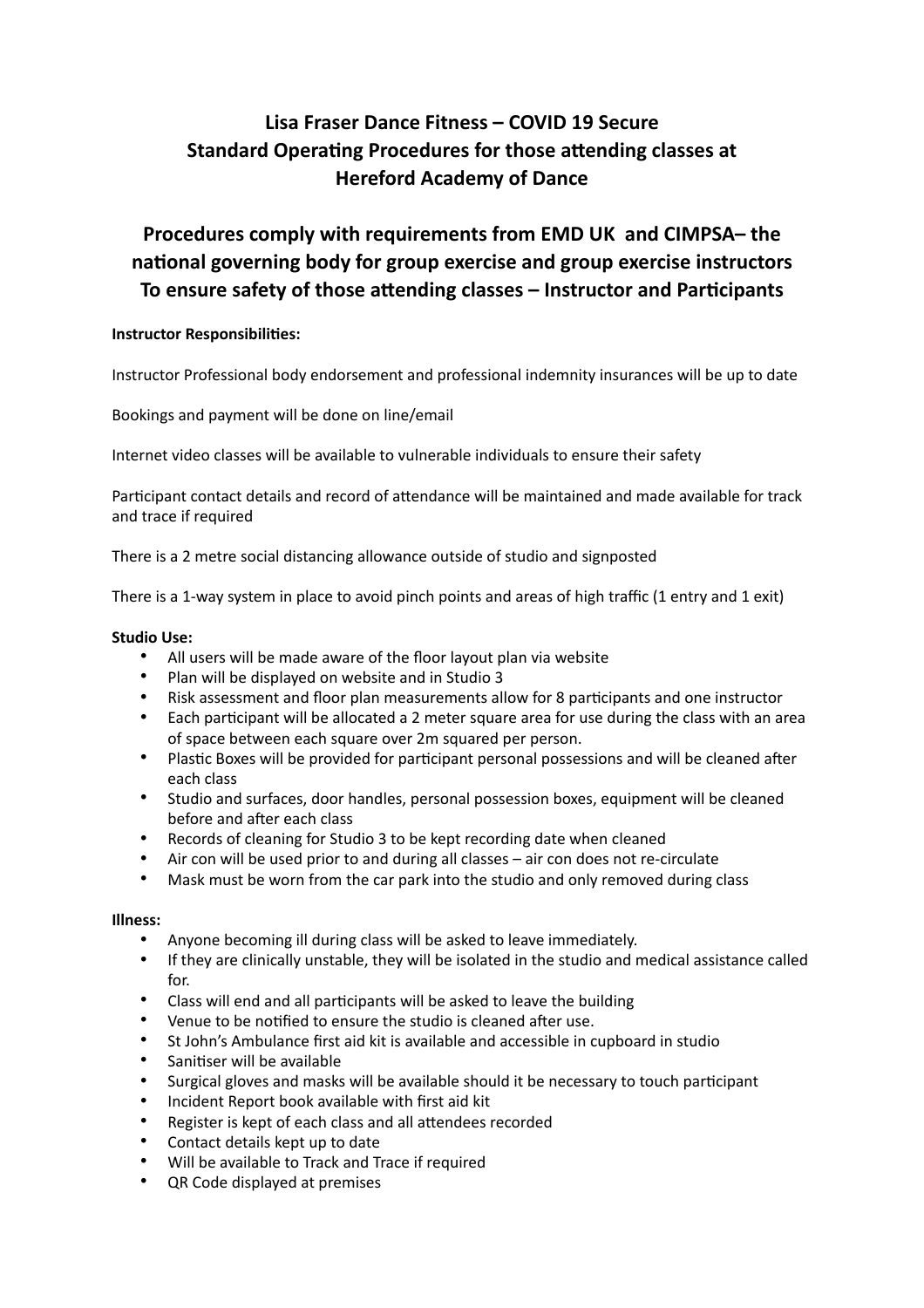## **Participant Responsibilities:**

All attending will be required to read and agree these class standard operating procedures

Admittance will be refused to those not complying

Participants to park away from others wherever possible; leaving space between cars

• Parking available in overflow carpark (Cargills)

Will contact instructor 2 hours prior to class start time to inform if

• Have Covid 19 symptoms and unable to attend class

Entry will be co-ordinated with Hereford Academy of Dance

- All attending will enter and leave at 2 metre distance
- 1 way system will be used  $-1$  entry and 1 exit route

Hand sanitiser will be used at all times and participants should bring their own for individual use

Participants are asked to bring own mask and wear from car park to studio.

Participants to be required to ensure use of toilet includes hand washing for 20 seconds as per Government guidance

Participants to arrive ready for class and only need change outdoor shoes for class shoes

#### **Studio Use:**

- All attending will enter building and move directly to waiting area and personal belongings boxes at 2m intervals.
- Personal belongings should not be brought into class; other than personal water bottle, keys, phone and outdoor shoes
- Participants to bring own water bottle water will not be available at the venue
- Plastic Boxes will be provided for personal possessions
- Shoes will be changed before entering the studio
- Participants must bring own mats and ensure they are cleaned after each use and are only brought into the studio in a clean state
- Weights optional for some classes participants will be encouraged to bring their own but can be loaned and will be cleaned after each use
- No equipment to be shared within a class between participants
- Attendees will be required to limit movement to within designated exercise squares and remain within spacing guidance for classes as per floor plan
- When in the studio will enter designated exercise area square only

Participants will not gather in the building after class

Movement in and out of the building will be by a one way entry / exit system